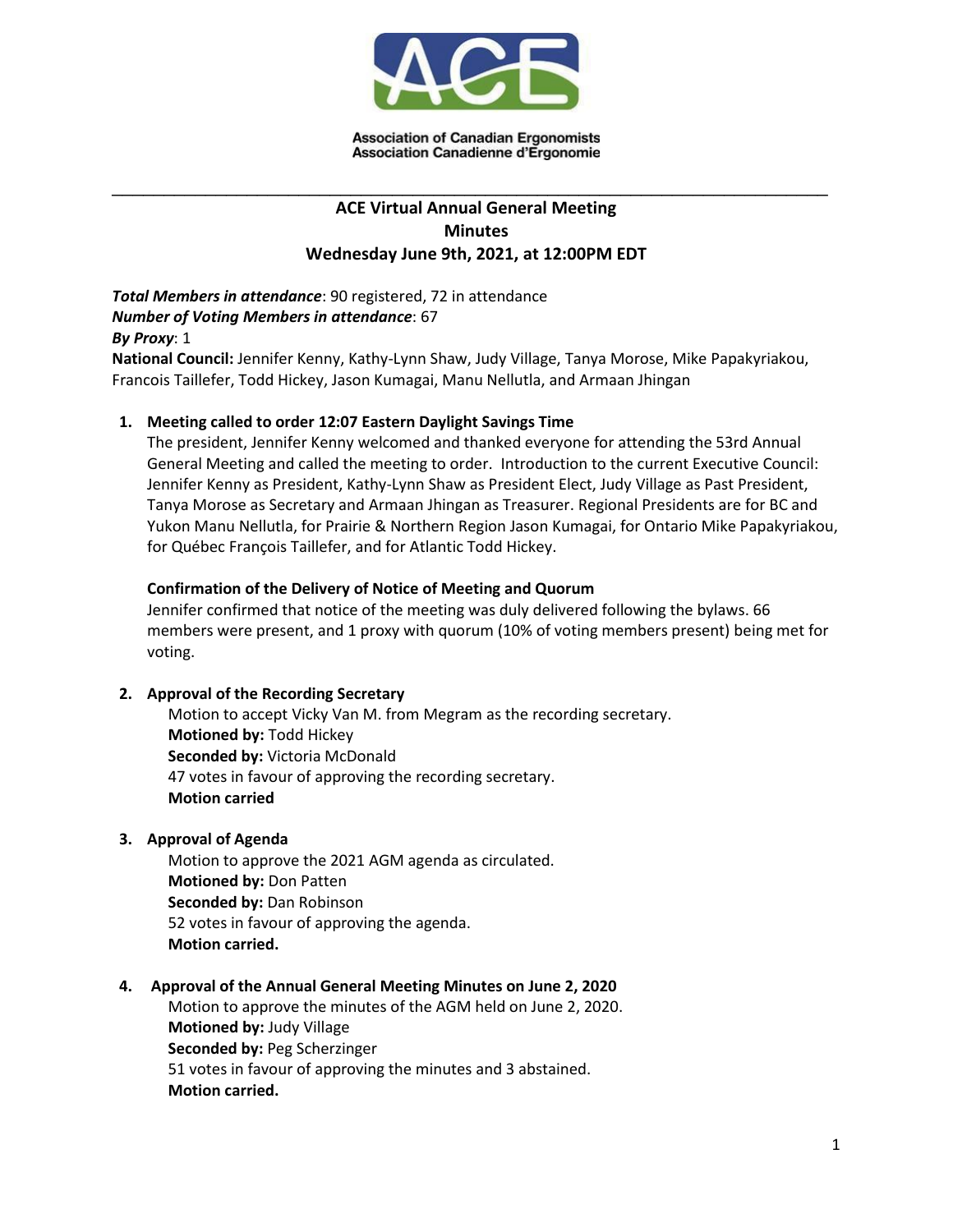

## **5. President's Report**

Jennifer Kenny provided a verbal report of what ACE has been doing over the past 12 months since the last AGM:

The global pandemic continues to be at the forefront of our lives. We have seen ergonomics and our entire professions thrown into upheaval with each new wave of the pandemic.

In the last year, most of our efforts have been focused on the IEA 2021 congress. The organizing committee made the tough call to make the event fully virtual and have been working tirelessly ever since to implement that change.

Last year, Judy reported at the 2020 AGM that the themes were consolidation, austerity, and longrange planning. We have continued this path into 2021, and these themes work well with the current COVID-19 world.

We created a strategic plan for 2020 and 2021 which had 3 main priorities:

- Communications We have been collaborating with the CCCPE to increase public awareness around ergonomics and human factors to the public. We have signed an agreement for content with OHS Canada magazine and we have already published in the OHS Insider. The arrangement is that we provide the content for free, and we get it printed for free under the ACE or CCCPE author name. If you have something you would like to contribute to our awareness efforts, please reach out to the [info@ace-ergocanada.ca](mailto:info@ace-ergocanada.ca) email.
- We have also turned our attention to our corporate members. We revised the corporate member package to offer 3 tiers of benefits along with the ability to add "a la carte" benefits upon request. This is the first year with the new package, so we hope to get some feedback from our 5 current corporate members and update as needed in 2021. In my vision for our corporate partners, I would see a dedicated volunteer to help grow and continue our relationships with them. If you think that is something you would like to take on, please let one of the council members know or email [info@ace-ergocanada.ca.](mailto:info@ace-ergocanada.ca)
- Member retention and recruitment is an ongoing goal for ACE. We continue to provide webinars and increased communications while improving our member benefits. We have pending memorandums of understanding with the Institute for Work and Health (IWH) and have begun the process with organizations. These agreements will lead to the sharing of resources and position papers on our website and sharing of webinars and other events.

The national council met 7 times virtually since our last AGM. No in-person meetings occurred in 2020 and none have been planned for 2021. Instead, a series of sub committees within the council have met and/or will meet virtually to work on specific projects which include:

- Website improvements In our last survey of members, this was a major area of concern, and we are still moving forward on recommendations for improvement. We have budgeted for a block of improvements for 2021, and we will then make smaller changes throughout 2022.
- Social media policy and procedures It's only in the last few years that ACE has had a consistent and organized social media presence. We have a volunteer member, Colleen Dewis who has volunteered to be the lead for our social media presence. She is helping to develop a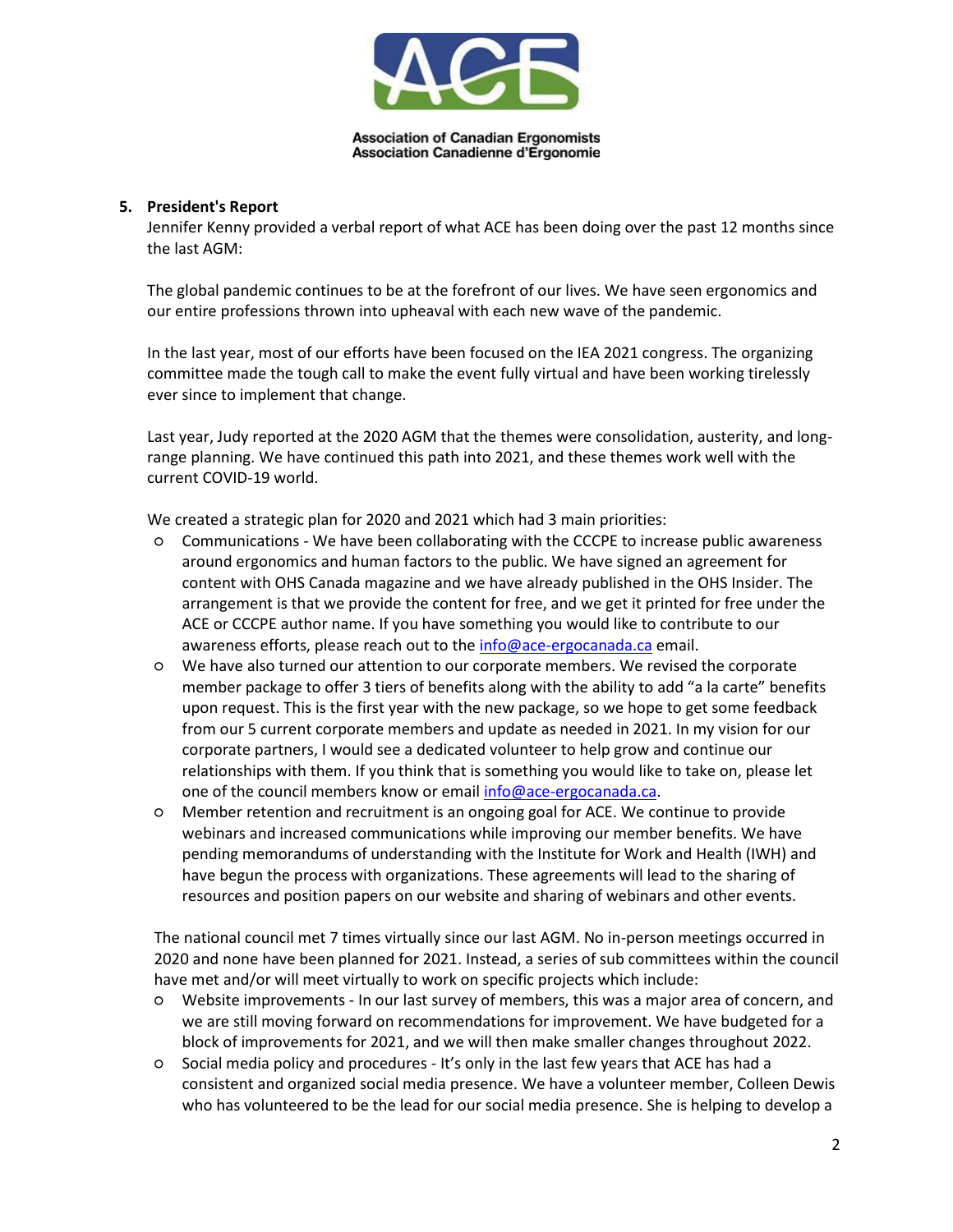

process and some policy around our social media presence so that we can proceed with a consistent and united voice for ACE on social media.

- Bylaw improvements Some of these improvements will be voted on later this meeting. These changes are being proposed to streamline some of our process and to continue to remain in compliance with the Canadian Not for Profit Act. The proposed changes have been circulated for your review prior to this meeting.
- Our Ergonomics Canada Magazine which you have all seen by now was focused on the theme of the IEA congress for 2021. We could do so much more with this magazine for increasing awareness of ergonomics and increasing our revenues, but we need your help. We need to increase the circulation of the magazine. Please encourage all the organizations you know to sign up on the ACE website to receive the digital version of the magazine. We would like to see it in waiting rooms or on computers/phones of all employers and organizations in Canada. With increased circulation, we get increased sponsorship, which allows us to print more articles and have a more robust magazine. Help us increase the readership through your contacts.

Since our last AGM, ACE has hosted and promoted 10 webinars with a few examples as follows.

- Science behind active workstations in English and French Dr Michelle Cardoso
- Postural angles of disappearing arms: investigating musculoskeletal risk factors in large animal veterinarians – Dr. Catherine Trask
- Ergonomics for Dancers

The committee coordinating webinars already has a few great webinars planned for the next few months. We would like to thank Allison Stephens and her team for taking on this initiative and to all the past and future presenters that want to share their solutions and knowledge with the ACE community.

We continue to have an active national Student committee and they have put on events such as:

- IEA registration contest
- Student trivia night
- Member profiles

We are also pleased to announce the location for our in-person conference for 2022. Assuming we can meet in person, with minimal pandemic restrictions, I'm pleased to say that we can see each other in person in Montreal, Quebec in the fall of 2022. Stay tuned for more details as they become available.

ACE is only as strong as its volunteer base, and we would like to really encourage you to consider helping make us a stronger association. There are several opportunities for volunteers with ACE. Formally we are seeking individual for roles such as:

- Corporate Member liaison
- Conference 2022 committee (in person)
- Webinars
- Council positions President elect for 2022.
- or any other activity you would like to contribute to.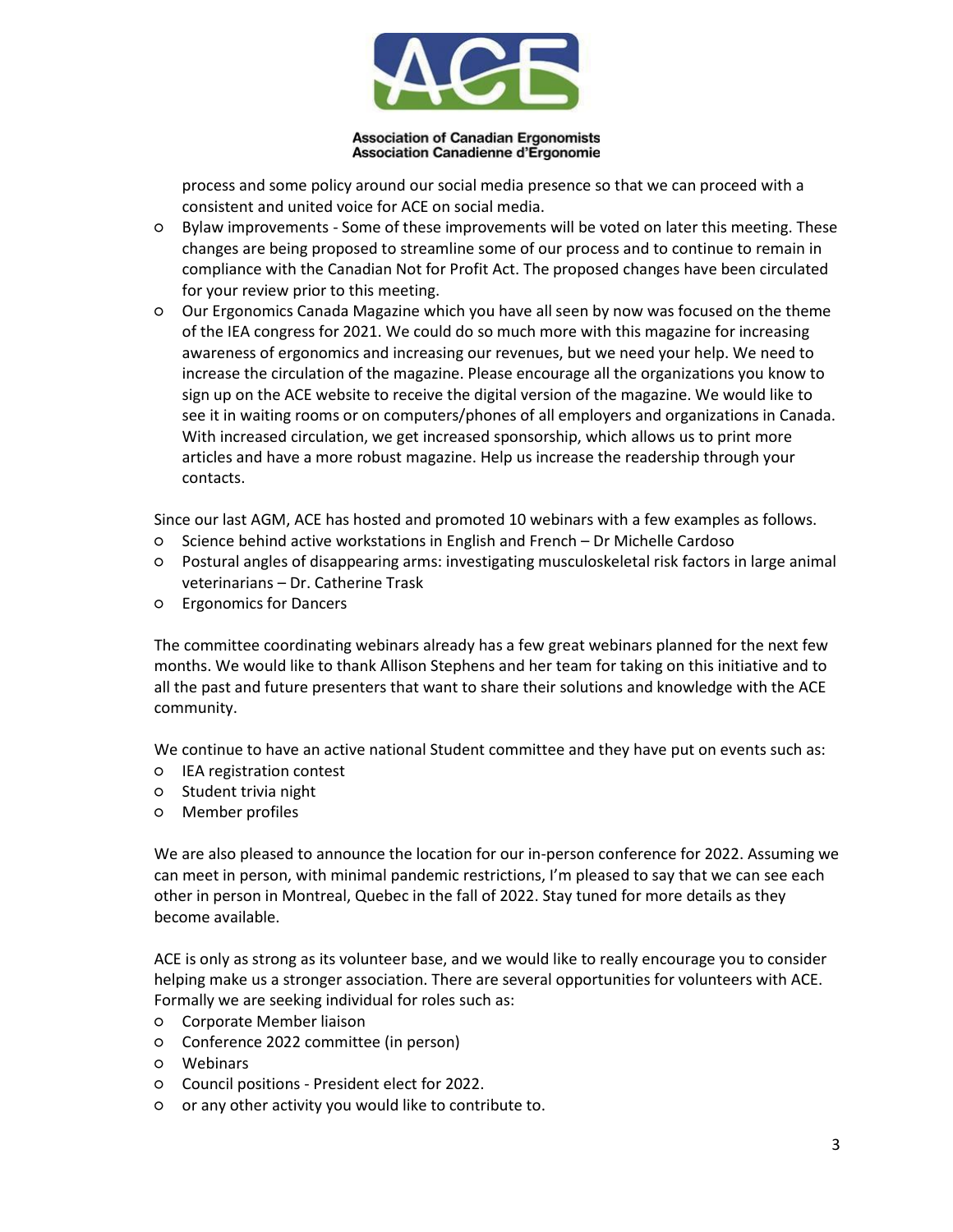

## **6. Secretary's Report**

Tanya Morose provided a summary of the membership numbers. Membership is relatively steady over the past year. Ontario and Quebec are the largest regions. Currently, there are 501 members, this is an increase of 30 members from one year ago. This increase came mostly from regular member and student categories.

ACE had a high of 578 members in 2015 and a low of 469 members in 2017.

ACE wishes to thank our corporate members for their continued support:

- Level 3: ergoCentric
- Level 2: Fanshawe College, Mousetrapper (new this year)
- Level 1: Entrac and Chairlines (new this year)

## **Kathy-Lynn Shaw shared a question from the Chat.**

**Question:** Judy Village questioned that there seems to be a typo on the Ontario bars – are they reversed?

**Response:** Tanya Morose replied to the numbers at the top of the bar, thank you, labelling error.

#### **Colleen Dewis shared a question from the Chat.**

**Question:** Nancy Black asked why membership was so much lower in 2017 and 2020? **Response:** Tanya Morose replied that 2020 can attribute that to Covid, in 2017, she's not sure what did or didn't happen that year. She knows this year, specifically, ACE has been much more intentional about following up with members who did not renew.

## **7. Treasurer's Report**

Armaan Jhingan provided a summary of the financials for the past 12 months. Both revenue and expenses were down due to Covid-19. The financials were circulated before the meeting, and it was noted that a full copy of the statements was available by contacting the ACE National office.

The financial review was performed by Peter W. Hogg for 2020. The major highlights of the financial review are as follows:

#### **Primary Sources of Revenue**

- o Membership is still one of our main sources of revenue.
- o Our Virtual Summit made a profit of just under \$3,000. 25% of that amount has been paid back to the Ontario region for hosting our first virtual summit.

#### **Primary Sources of Expense**

o ACE had no travel expenses for the year of 2020 which is usually a big expense.

#### **Future Considerations**

 $\circ$  Future considerations are for the 2022 conference. We expect attendance to be high as this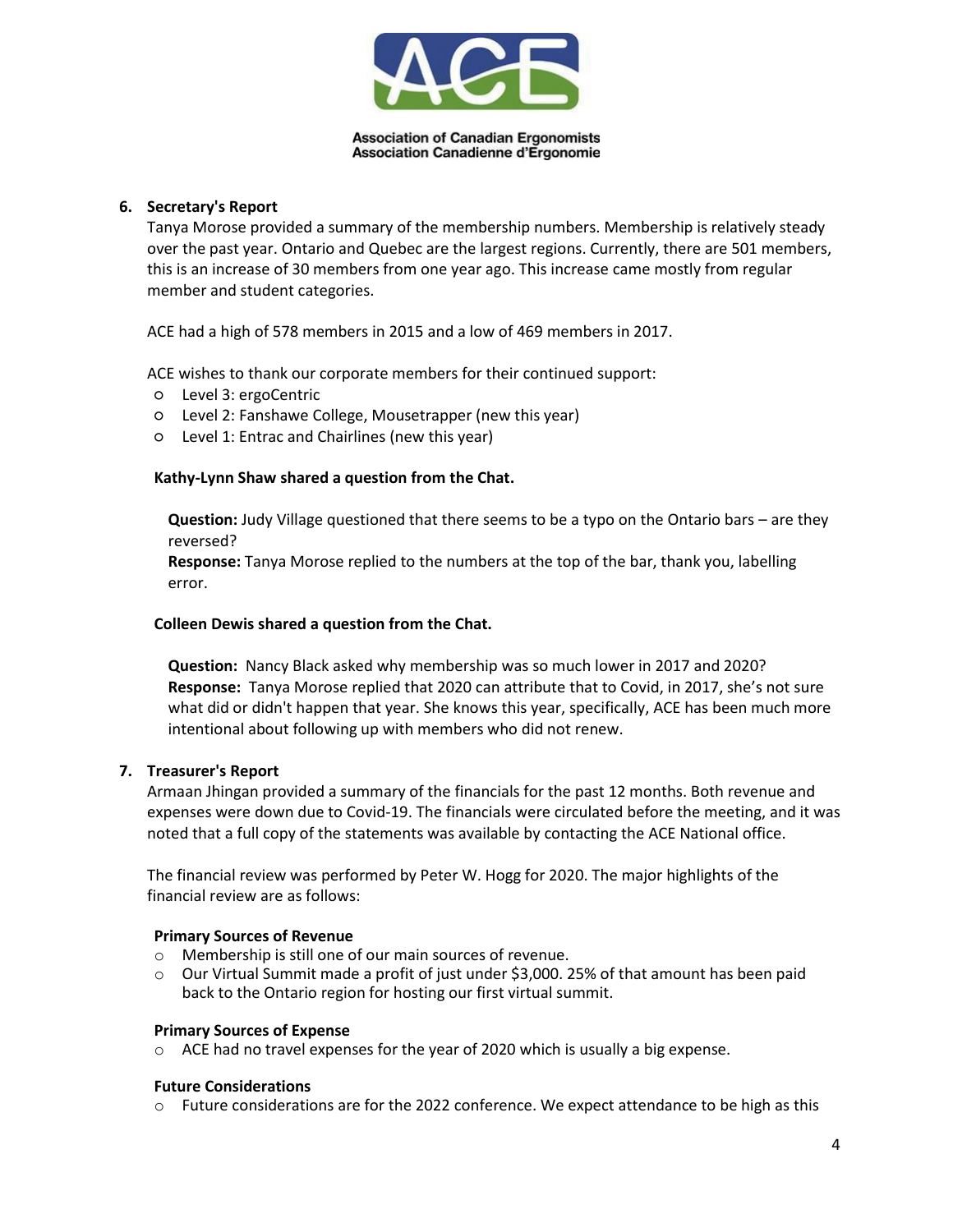

might be our first face to face conference post Covid-19.

## **Membership Dues**

- $\circ$  With regards to membership dues, in accordance with the By-laws, the Council has decided to raise the dues for 2022 by the consumer price index of 1.69%.
- $\circ$  The 2022 dues will be as follows: \$187.11 for members, \$44.74 for students and retirees, and \$95.59 for affiliate and transitional members.

## **Approval of the 2020 Financial Review.**

Motion to approve the 2020 Financial Review. **Motioned by:** Judy Village **Seconded by:** Jennifer Kenny 46 votes in favour of approving the 2020 financial review and 4 abstained votes. **Motion carried.**

## **Kathy-Lynn Shaw shared questions from the Chat.**

**Question:** Karen Hoodless questioned if there are any initiatives to increase membership or revenue streams?

**Response:** Armaan Jhingan explained that currently during Covid we have been increasing our membership and our webinars. There have been quite a few webinars with a high attendance rate, and we are also following up on memberships and trying to find more corporate members.

**Question:** Nancy Black asked if the minutes and budget were online? **Response:** Armaan Jhingan replied he believes they are available online, if you would like to see the budget or minutes you can reach out and we can definitely send them out to anybody who would like to see them.

#### **Question:** Lisa Beech-Hawley asked if "review" was the same as "audit"?

**Response:** Ryan Parachoniak explained that a review is not the same thing as an audit. A review is only just challenging specific transactions that happen throughout the year and make sure that the financial data is accurate. An audit goes through, transaction by transaction, to make sure that the full accounting cycle is being done.

**Question:** Karen Hoodless asked if webinars are free to members; how many non-members are attending?

**Response:** Webinars are free to members, there is a \$50.00 fee for non-members to attend webinars. All webinars are recorded and saved to the members area for viewing.

**Question:** Lisa Beech-Hawley asked - so this motion is just for a review vs. a full audit which was referenced in the intro to this motion"?

**Response:** Armaan Jhingan replied yes, motion number 5 is to approve a financial review conducted by an auditor.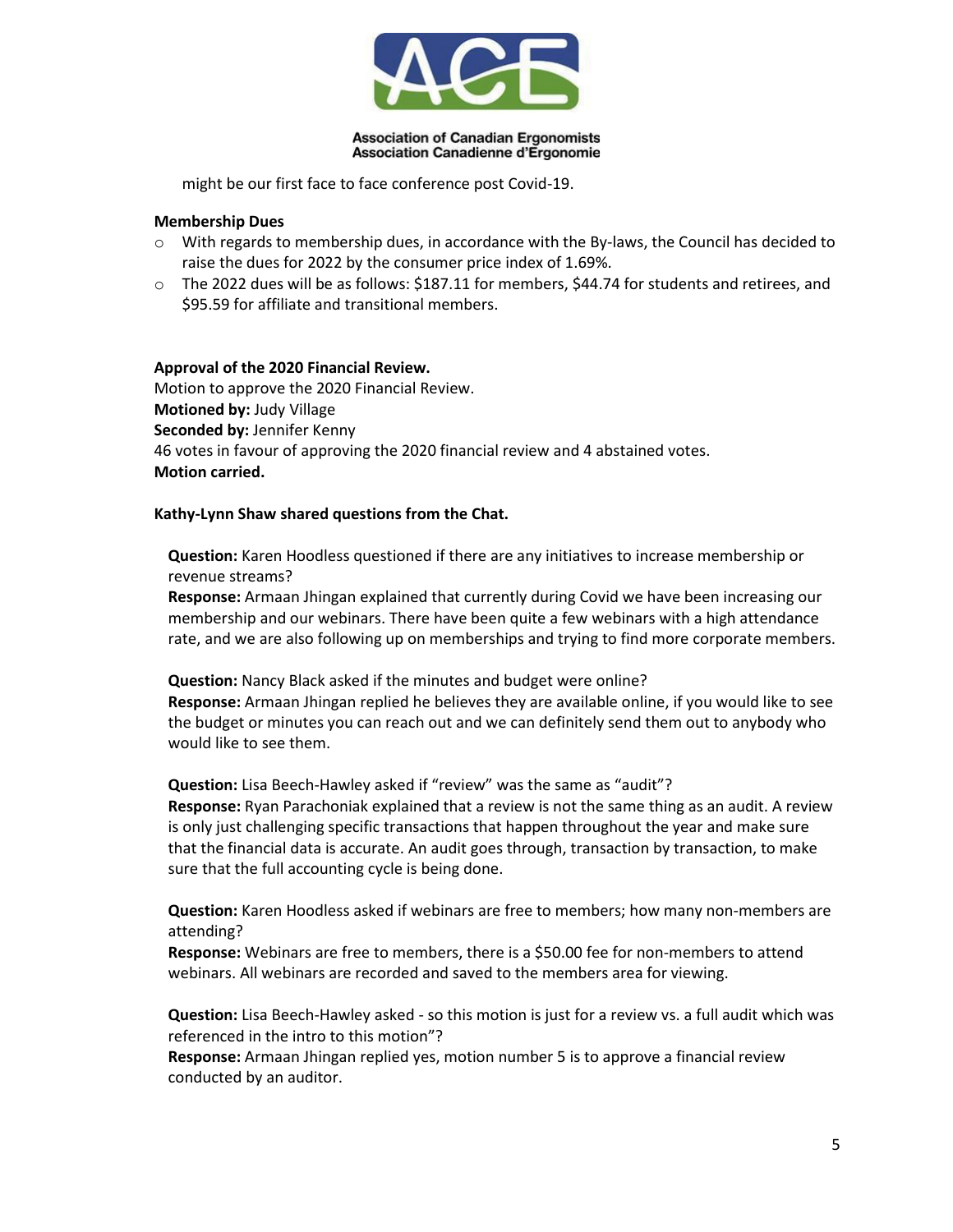

**Appointment of the Chartered Accountant for 2021.** Motion to appoint Peter W. Hogg as the Chartered Accountant for the 2021 Financial Review. **Motioned by:** Todd Hickey **Seconded by:** Patricia Hope 51 votes in favour of approving Peter W. Hogg as the Chartered Accountant for 2021 and 3 abstained votes. **Motion carried.**

## **Kathy-Lynn Shaw shared comments from the Chat.**

**Comment:** Judy Village mentioned we might want to mention another subcommittee of ACE being Ergo@Large.

**Response:** Jennifer Kenny replied that it should be listed in the subcommittees, she overlooked and apologized.

**Comment:** Ian Noy suggested to get some ACE delegates to write blogs on IEA 2021 sessions, that they attend for different publications and magazines online, etc. **Response:** Jennifer Kenny replied perfect, thank you.

## **8. CCCPE Report**

Rachel Mitchell provided a summary of the CCCPE activities over the past year. The other executive positions on the Board are held by Aaron Miller, who is our Treasurer and Christine Joli-Coeur who is our secretary. Our other Board members include Beryl Ludwig, Caroline Delisle, Gina Vahlas, Michael Sonne and Victoria MacDonald. CCCPE expects all the Board members to be returning in 2021. However, there will be two positions to fill in 2022 as Mike and Rachel finish their terms.

CCCPE board members

- o Rachel Mitchell President
- o Aaron Miller Treasurer
- o Christine Joli-Coeur Secretary
- o Beryl Ludwig
- o Caroline Delisle
- o Gina Vahlas
- o Michael Sonne
- o Victoria MacDonald

The board meets monthly via teleconference and aims to have at least one face to face weekend meeting per year, typically to coincide with the application deadline. This year, our March meeting was held as three extended Board meetings.

Financials:

○ Income remains steady from 2019 to 2020, expenses have decreased substantially. This is primarily as a result of the lack of face-to-face board meetings in 2020. As a quick reminder, the larger expenses in 2019 were a result of an increase in the management fees paid by the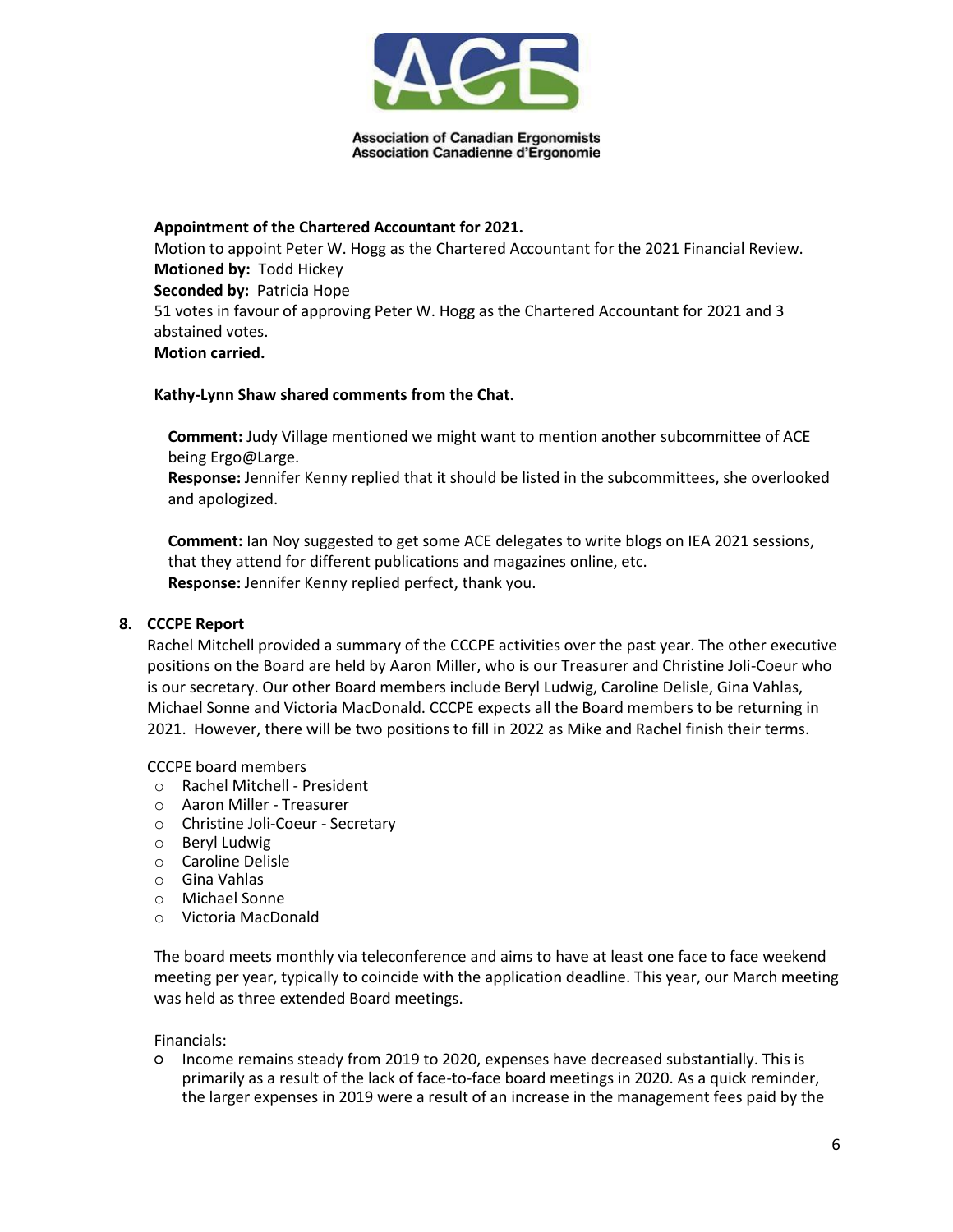

CCCPE, and 2 face-to-face meetings.

- Membership fees continue to represent our main source of revenue (66%), with application fees making up the remainder. Our membership revenue is up 2% over 2019. Our main source of expenses continues to be management and administrative expenses, and once travel resumes, for our annual face to face board meeting.
- Currently, we have 191 CCPEs and 93 AEs in good standing, up 28 members from 2020. In our September 2020 and March 2021 application rounds we received 20 applications for CCPE and 53 AE, an increase in 25 applications from 2020. Membership continues to grow. We had 27 folks due for their COC review in 2021 and have 28 due for Jan 2022.
- The biggest news over the past year was the IEA accreditation of the CCCPE as the Canadian certifying body for Ergonomists. This raises the profile of the CCCPE and our designations.
- We continue to develop our resource page and you will find several documents there to assist with your AE or CCPE applications including a recording of the application tips webinar held earlier this year, flow charts, tips sheets and sample work products.
- We are also working on promotional materials for the college and designations including an information sheet on the CCCPE, why get certified, and why hire a certified ergonomist, as well as an article on "What is an Ergonomist". We encourage you to share these with contacts and clients.
- We have already had some success having H&S associations and magazines publish our materials, so if you have contacts in H&S or HR associations or magazines who might be open to having us add articles to their newsletters or conference bags, please reach out to us to help get these published more widely.
- We have updated the AE/CCPE application kit and have amended the COC point system to include a reduction in required points for each year of experience over 10 years, so please ensure you are using the new application kit and spreadsheets on the website.
- We continue to work with Colleges and Universities to complete the AE educational matrix for their ergonomics and HF courses. If you are connected to a college or university program and can assist, please reach out. We hope to start posting sample matrices on our resource page in the coming months.
- We have also launched a CCCPE social media campaign and would encourage you to follow us on LinkedIn and Twitter.

## **Kathy-Lynn Shaw shared questions from the Chat.**

**Question:** Nancy Black asked when are results from the March evaluations expected? **Response:** Rachel Mitchell explained that they are making their way through the March applications. It typically takes the full six-month period to get through all of them, typically the AEs are done first and the more intensive CCPE applications are done second. You should expect to hear back through the summer months and into early September about your application, and if there are questions related to your application, you will hear that in advance.

## **9. Committee Update**

There were no committee updates to report.

#### **10. By-law Revisions**

Your council is proposing some changes to the bylaws.

*Summary of changes proposed* - Regional Governance and regional finances. ACE is incorporated under the federal not for profit act. The five ACE regions are part of the ACE corporation under the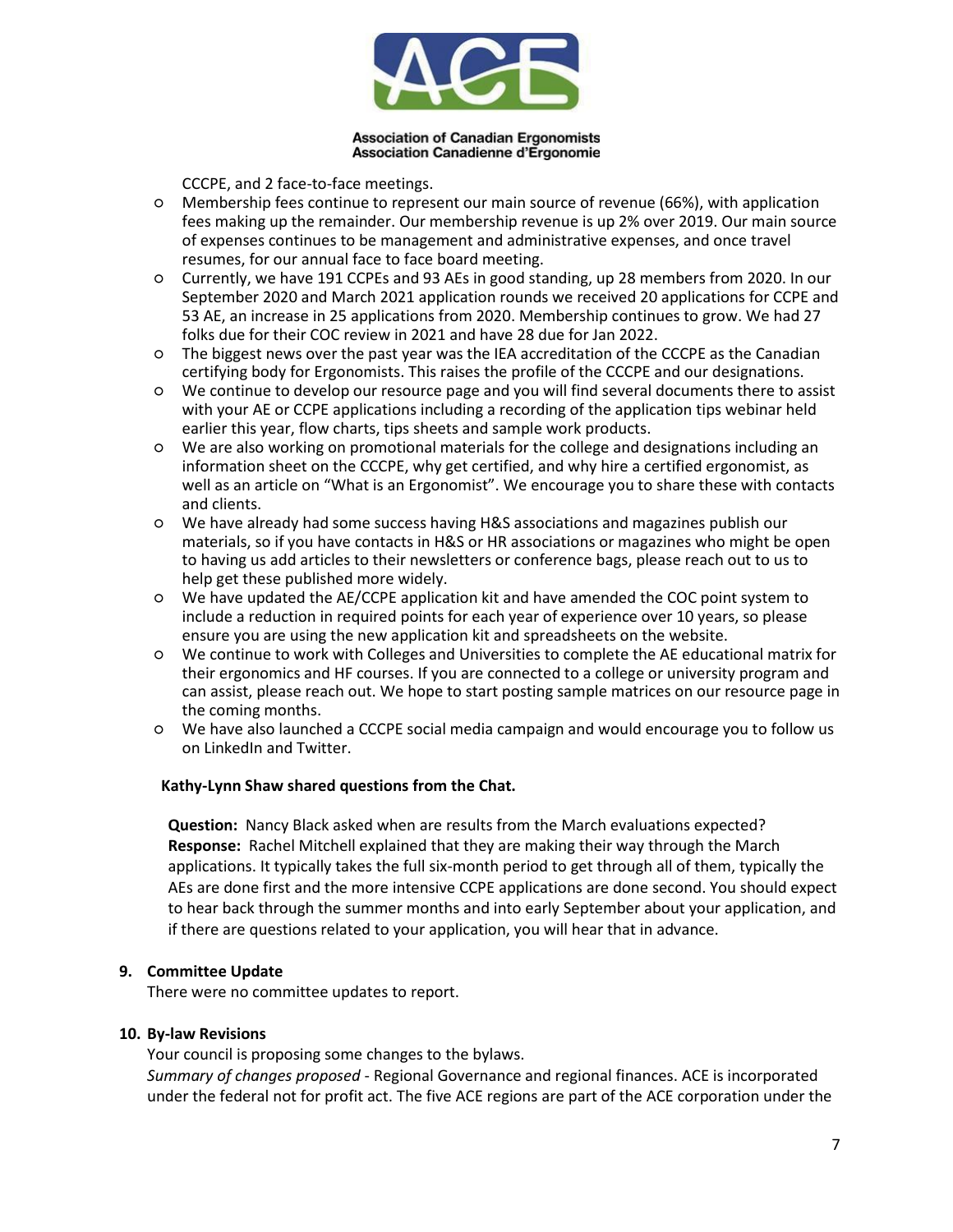

act and are not incorporated independently. Our accountant, Peter W. Hogg, has recommended that the regional financials be amalgamated under the national finances, and this aligns with the not-for-profit act requirements, so we have been bringing the finances of regions under that of ACE National. Meaning, the regions still have complete control over their finances, but do not have a separate bank account. This also means regions do not need by-laws to manage their regions. Each region can still manage their own administration, but through policies and procedures rather than by-laws. These policies and procedures must not contradict the ACE national by-laws, but not needing their own bylaws should give the regions more flexibility in the management of their regions.

- o Addition of the retired member category.
- o Moving the territory of Nunavut from the Ontario region to the prairie northern region. The regional presidents decided this made more geographic sense.
- o Changing the word "section" to "chapter" when referring to a smaller group within a region.
- $\circ$  Some minor changes to how regional presidents are appointed in the event they are unable to finish their term.

## **Kathy-Lynn Shaw shared questions from the Chat.**

**Question:** Nancy Black questioned if Jennifer could repeat how the financial changes will be affected administratively.

**Response:** Jennifer Kenny explained that all the regions except for Quebec have been amalgamated under ACE National. The monthly reporting of the regions is done through National. All expenses are sent to national and are paid and recorded through national. The regions do not require a separate review if they are under ACE National.

**Question:** Nancy Black questioned why regions do not require bylaws and how does that affect function in the regions?

**Response:** Jennifer Kenny replied that regions can piggyback off regional bylaws and they can have their own policies and procedures. They do not require an AGM and all the same aspects that come out of being a separate entity.

#### **Kathy-Lynn Shaw shared a comment from the Chat.**

**Comment:** Judy Village mentioned that regions always had to refer to national bylaws. **Response:** Jennifer Kenny confirms that this is correct, the ACE National bylaws always trumped the regional bylaws. The bylaws becoming policies and procedures should not really affect the regions.

**Question:** Nancy Black questioned, does this risk regions having less buy-in (feeling of sentiment)? Do we know?

**Response:** Jennifer Kenny replied she doesn't know, it's the short answer. If they really wanted to have bylaws each region would then have to become incorporated through the not for profit, act as a separate entity and not part of ACE.

**Question:** Natalie Carscadden questioned am I dreaming, or did we not receive this in advance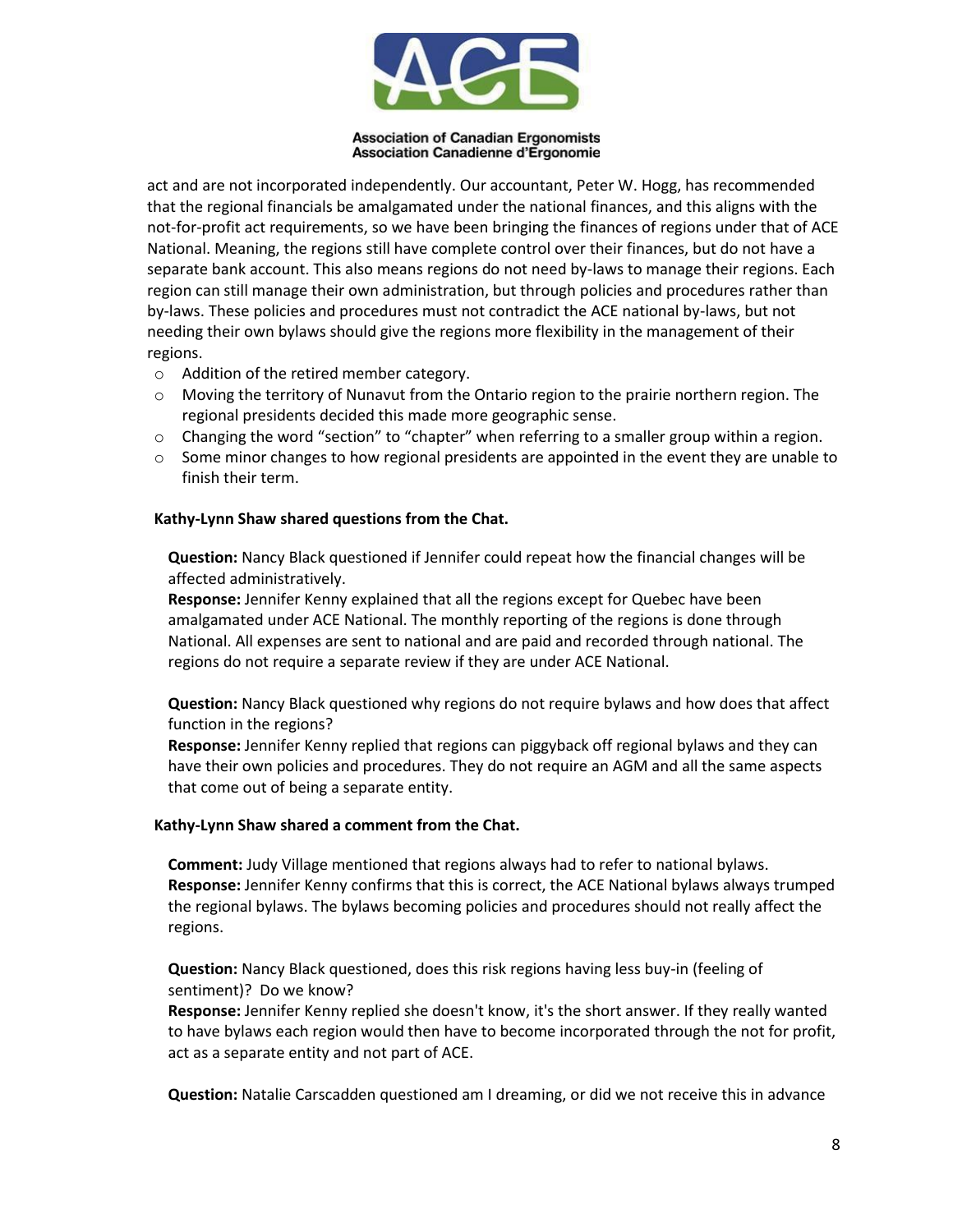

## as members to agree/disagree?

**Response:** Jennifer Kenny replied there was an email with the rationale, as well as the proposed changes in advance. She believes they were sent 60 days in advance, or at least notification was sent 60 days ahead. They were not necessarily to agree or disagree at that time they were always meant to be voted on during the AGM.

## **Approval to accept the By-Law changes.**

Motion to approve the By-law changes as circulated. **Motioned by:** Mike Papakyriakou **Seconded by:** Anita Ellement 48 votes in favour of approving the By-law changes as approved, 3 votes not in favour, 2 abstained votes.

**Motion carried.**

## **11. Report on the Election of Council**

At the close of nominations, there was one nomination received for Secretary but not President Elect. Tanya Morose has been appointed by the Council for another term as Secretary.

The President Elect position was opened to the floor for nominations. It was mentioned by Jennifer Kenny to please note that the candidates for President Elect must currently or previously have served as a member of the National Council. They will need to be fluent in both official languages. Should no one step forward, your Council will appoint a President Elect from the membership. No names were offered verbally or in the chat.

Council will appoint a President Elect from the membership.

The proposed Executive Committee of your National Council for 2022 are:

- o Kathy-Lynn Shaw, President
- o Jennifer Kenny, Past President
- o Tanya Morose, Secretary
- o Armaan Jhingan, Treasurer

## **Approval to accept the Executive Committee for 2022.**

Motion to accept the Executive Committee as presented for the 2022 year. **Motioned**: Judy Village **Seconded**: Victoria MacDonald 54 votes in favour of accepting the Executive Committee as presented for the 2022 year and 1 abstained vote. **Motion carried.**

## **12. Other Business**

President Jennifer Kenny mentioned the by-laws require that any other business is to be brought forward before this meeting at least 30 days in advance of the annual meeting. No other business was received.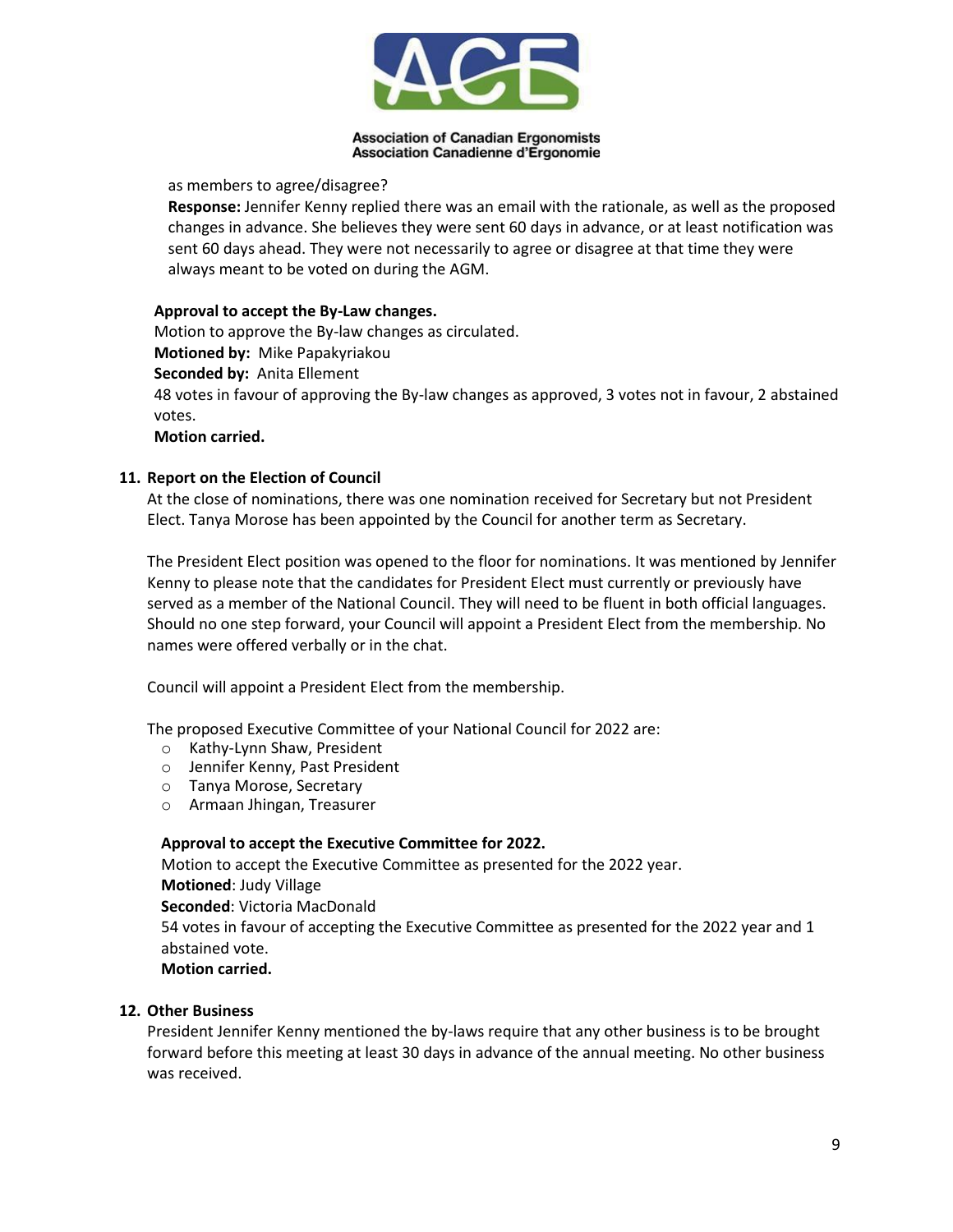

#### **Member Recognition**

Jennifer Kenny mentioned that a more formal recognition will be done electronically towards the end of 2021. Thanking Judy Village for serving two terms as President and the past year as Past President in 2021. Thanking the National Council and Executives as well for showing up, trying to keep the association moving forward. Thanking all the volunteers.

## **Kathy-Lynn Shaw shared questions from the Chat.**

**Question:** Paolo Naccarato questioned whether ACE and CCCPE meet in person at the AGM/conference, but ACE (used to) meet twice per year. I am aware that travel makes up a relatively large % of the budget. Is there a plan to meet in person once per year to keep expenses down in light of improvements in technology?

**Response:** Jennifer Kenny replied given there is still a lot of restriction with Covid we have not given it as much thought. We have not planned that far into the future Paolo, but I suspect we will plan for at least one meeting around a conference in person and depending on budget and travel costs are projected costs to make a decision based on that. It is still important to meet in person, we do get a lot more done in those in person meetings, and it's very difficult to coordinate longer meetings virtually. So those two-day meetings were important, but I think they will get voted on each year as the budget gets formed.

## **Kathy-Lynn Shaw shared comments from the Chat.**

**Comment:** François Taillefer mentioned that it costs about \$9,000 to meet in person. **Comment:** Anne-Kristina Arnold reminded people one more time that they need poster judges for IEA and it is not a lot of work! Jennifer Kenny said to please contact Colleen Dewis if they would like to volunteer as they need about 20 volunteers.

**Question:** Nancy Black questioned whether some organizations explicitly welcome new members by name and with bio. Is that a possibility to ACE to increase visibility and sentiment of personal importance?

**Response:** Jennifer Kenny replied she thinks that is a possibility, I do believe we have been increasing a bit of the presence, with new members. But maybe we will look into doing something even more as the year progresses and get it ready for next year's new members.

#### **Kathy-Lynn Shaw shared comments from the Chat.**

**Comment:** Vanesa Devries thanked the volunteers of the ACE student committee specifically Kim Meszaros and Daniel Armstrong for leading us.

**Question:** Peg Scherzinger questioned do you need to be an attendee to be a poster judge? **Response:** Colleen Dewis replied yes, must be an IEA2021 attendee to be a judge. Jennifer Kenny suggested for Colleen to share her email address in the chat box for those interested in